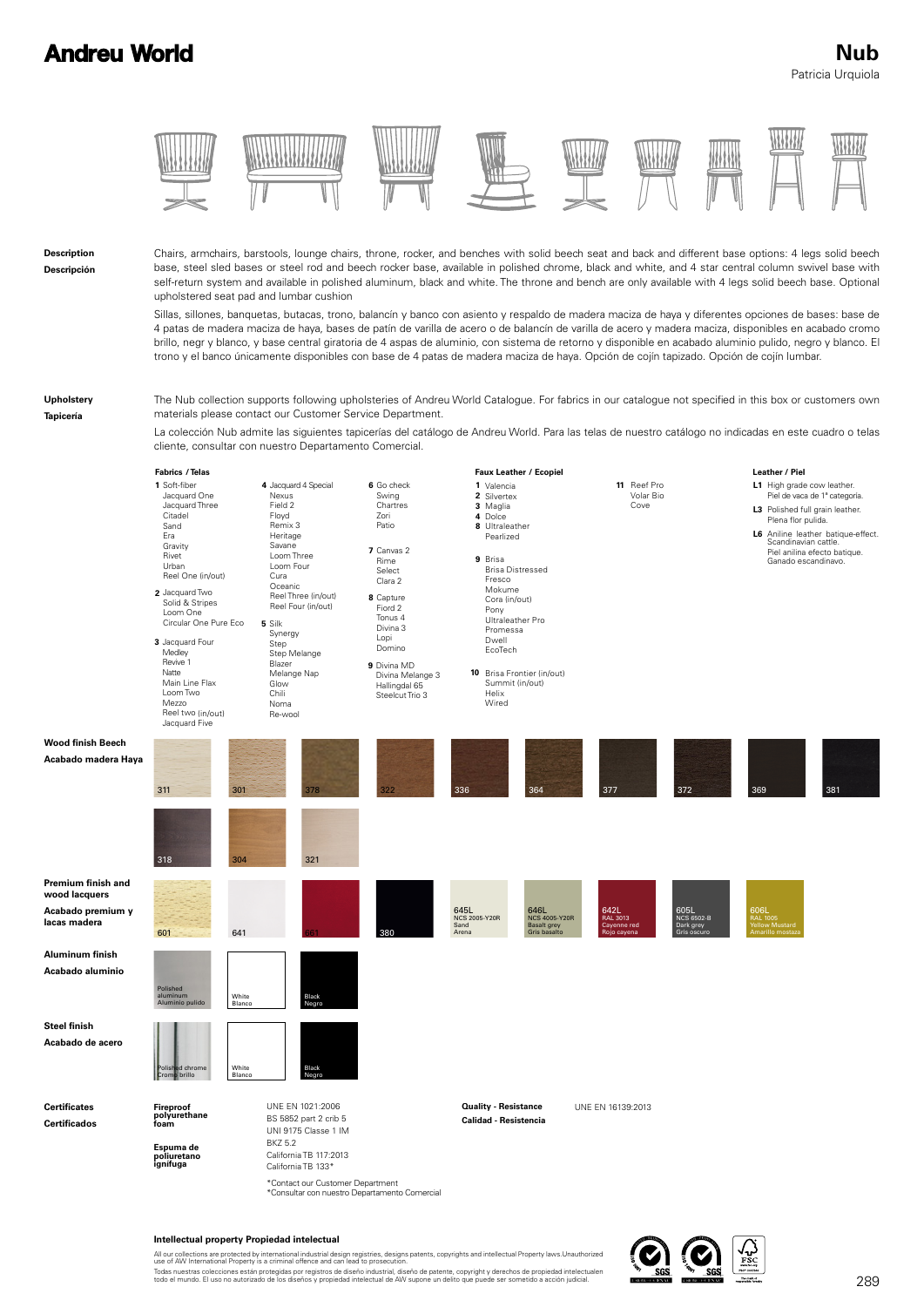|                                                                                                                                                                                                                   |                     | <b>Andreu World</b>                                                                |            |            |                                                         |            |                                                                                               |                       |            |                                                                                                                                                                                                                                                                                                   |                             |                             |             |                                      |                             |                                | <b>Nub</b>                |
|-------------------------------------------------------------------------------------------------------------------------------------------------------------------------------------------------------------------|---------------------|------------------------------------------------------------------------------------|------------|------------|---------------------------------------------------------|------------|-----------------------------------------------------------------------------------------------|-----------------------|------------|---------------------------------------------------------------------------------------------------------------------------------------------------------------------------------------------------------------------------------------------------------------------------------------------------|-----------------------------|-----------------------------|-------------|--------------------------------------|-----------------------------|--------------------------------|---------------------------|
| <b>SI1449</b>                                                                                                                                                                                                     | 21.25               | 18.75                                                                              |            |            |                                                         |            |                                                                                               |                       |            | Chair with solid beech wood seat and backrest and 4-legs<br>solid beech wood base. Optional removable upholstered                                                                                                                                                                                 |                             |                             |             | COM yards<br>per unit                | COL<br>sq.ft                | 口 8,5 Ft<br>$\triangle$ 19 lbs |                           |
| 32.75                                                                                                                                                                                                             |                     |                                                                                    | 8.00       |            | seat cushion.<br>cojín tapizado en asiento              |            |                                                                                               |                       |            | Silla con asiento y respaldo de madera maciza de haya<br>y base de 4 patasde madera maciza de haya. Opción de                                                                                                                                                                                     | 1 units<br>10 units or more |                             |             | 0.65<br>13.5<br>0.4                  |                             | $h \times 1$                   |                           |
| \$<br>1,345                                                                                                                                                                                                       | <b>COM</b><br>1,534 | COL<br>1,543                                                                       | 1<br>1,548 | 2<br>1,557 | 3<br>1,566                                              | 4<br>1,574 | 5<br>1,588                                                                                    | 6<br>1,600            | 7<br>1,611 | 8<br>1,621                                                                                                                                                                                                                                                                                        | 9<br>1,653                  | 10<br>1,639                 | 11<br>1,673 | L1<br>1,679                          | L2<br>1,710                 | L3<br>1,773                    | L6<br>1,950               |
| Matte lacquered and<br><b>Bright lacquered</b><br><b>SERIE</b><br>SERIE<br>premium upcharge<br>upcharge<br>600<br>800<br>Incremento por lacado<br>Incremento por lacado<br>201<br>135<br>mate y premium<br>brillo |                     |                                                                                    |            |            |                                                         |            |                                                                                               |                       |            |                                                                                                                                                                                                                                                                                                   |                             |                             |             |                                      |                             |                                |                           |
| SI1450<br>32.75                                                                                                                                                                                                   | 21.25               | 18.75                                                                              | 18.00      |            | asiento.                                                |            | finished in polished chrome, white or black.                                                  |                       |            | Chair with solid beech wood seat and backrest, remo-<br>vable upholstered seat cushion and steel sled base and<br>Silla con asiento y respaldo de madera maciza de haya y<br>base de patín de varilla de acero disponible en acabado<br>cromo brillo, blanco negro. Opción de cojín tapizado en   |                             | 1 units<br>10 units or more |             | COM yards<br>per unit<br>0.65<br>0.4 | <b>COL</b><br>sq.ft<br>13.5 | 口 8,5 Ft<br>$h \times 1$       | $\frac{1}{26}$ lbs        |
| \$<br>1,269<br>SERIE                                                                                                                                                                                              | COM<br>1,518        | COL<br>1,526<br>Matte lacquered and<br>premium upcharge                            | 1<br>1,532 | 2<br>1,543 | 3<br>1,548<br>SERIE                                     | 4<br>1,559 | 5<br>1,571<br><b>Bright lacquered</b><br>upcharge                                             | 6<br>1,582            | 7<br>1,598 | 8<br>1,606                                                                                                                                                                                                                                                                                        | 9<br>1,638                  | 10<br>1,646                 | 11<br>1,657 | L1<br>1,664                          | L2<br>1,699                 | L <sub>3</sub><br>1,760        | L6<br>1,948               |
| SI1451<br>32.75                                                                                                                                                                                                   | 21.25               | 18.75<br><u> MYTYYYN</u>                                                           | ≌          |            |                                                         |            | and finished in polished alminum, white or black.<br>acabado aluminio pulido, blanco o negro. |                       |            | Chair with solid beech wood seat and backrest, 4-star<br>central aluminum swivel base with self-return system<br>Silla con asiento y respaldo de madera maciza de haya,<br>cojín tapizado en asiento y base central giratoria de 4 as-<br>pas de aluminio, con sistema de retorno y disponible en |                             | 1 units<br>10 units or more |             | COM yards<br>per unit<br>0.65<br>0.4 | COL<br>sq.ft<br>13.5        | 凹<br>$h \times 1$              | 8,5 Ft<br>$\sqrt{19}$ lbs |
| \$<br>1,706                                                                                                                                                                                                       | COM<br>1,842        | COL<br>1,847                                                                       | 1<br>1,852 | 2<br>1,865 | 3<br>1,872                                              | 4<br>1,888 | 5<br>1,897                                                                                    | 6<br>1,906            | 7<br>1,921 | 8<br>1,931                                                                                                                                                                                                                                                                                        | 9<br>1,973                  | 10<br>1,985                 | 11<br>1,997 | L1<br>2,003                          | L2<br>2,042                 | L <sub>3</sub><br>2,109        | L6<br>2,314               |
| SERIE<br>600                                                                                                                                                                                                      |                     | Matte lacquered and<br>premium upcharge<br>Incremento por lacado<br>mate y premium |            | 123        | SERIE<br>800                                            |            | <b>Bright lacquered</b><br>upcharge<br>brillo                                                 | Incremento por lacado | 181        |                                                                                                                                                                                                                                                                                                   |                             |                             |             |                                      |                             |                                |                           |
| SO1434<br>33.75                                                                                                                                                                                                   | 21.00               | 25.25                                                                              |            |            | upholstered seat cushion.<br>cojín tapizado en asiento. |            | Armchair with solid beech wood seat and backrest and                                          |                       |            | 4-legs solid beech wood base. Optional removable<br>Sillón con asiento y respaldo de madera maciza de haya<br>y base de 4 patas de madera maciza de haya. Opción de                                                                                                                               |                             | 1 units<br>10 units or more |             | COM yards<br>per unit<br>0.65<br>0.4 | <b>COL</b><br>sq.ft<br>13.5 | $23$ lbs<br>$h \times 1$       | 口 12,25 Ft                |
|                                                                                                                                                                                                                   | COM                 | COL                                                                                | 1          | 2          | 3                                                       | 4          | 5                                                                                             | 6                     | 7          | 8                                                                                                                                                                                                                                                                                                 | 9                           | 10                          | 11          | L1                                   | L2                          | L <sub>3</sub>                 | L6                        |
| \$<br>1,502<br>SERIE                                                                                                                                                                                              | 1,716               | 1,726<br>Matte lacquered and<br>premium upcharge                                   | 1,732      | 1,741      | 1,746<br>SERIE                                          | 1,756      | 1,770<br><b>Bright lacquered</b><br>upcharge                                                  | 1,780                 | 1,789      | 1,798                                                                                                                                                                                                                                                                                             | 1,815                       | 1,821                       | 1,853       | 1,864                                | 1,895                       | 1,954                          | 2,127                     |
| 600                                                                                                                                                                                                               |                     | Incremento por lacado<br>mate y premium                                            |            | 142        | 800                                                     |            | brillo                                                                                        | Incremento por lacado | 212        |                                                                                                                                                                                                                                                                                                   |                             |                             |             |                                      |                             |                                |                           |

Measures +- 0.25 inch. Medidas +- 0.25 inch. Haya Beech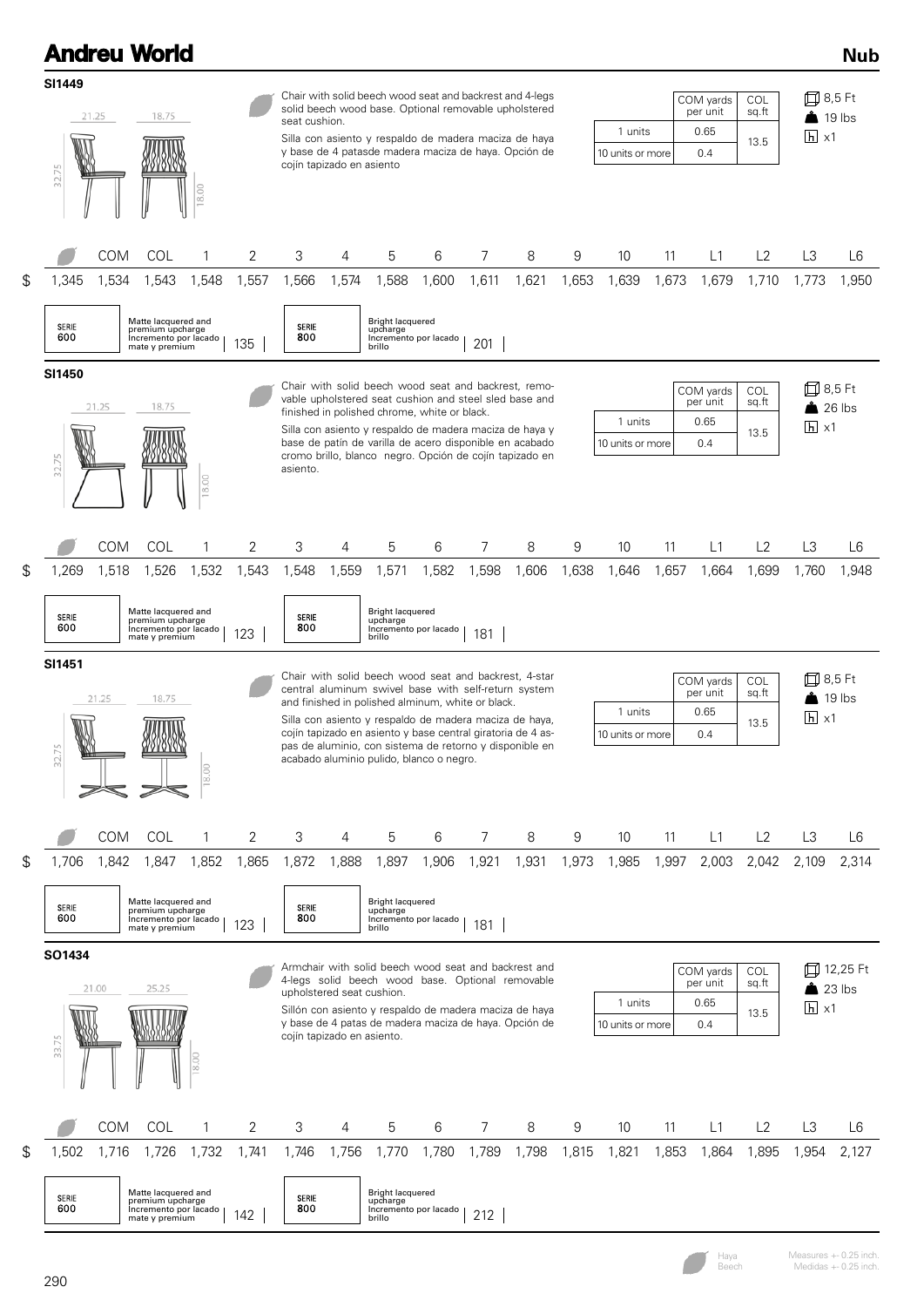|                        |                         | <b>Andreu World</b>                                                                |                         |       |                                     |                                                                                                                                                                                                                                                                                                                                                                                                                                                                                                                                                                         |                                               |                                                        |                |                                                                                                                                                                                                                                                                                                                                                               |       |                                                                                                    |       |                                      |                                                  |                                                       | <b>Nub</b>          |
|------------------------|-------------------------|------------------------------------------------------------------------------------|-------------------------|-------|-------------------------------------|-------------------------------------------------------------------------------------------------------------------------------------------------------------------------------------------------------------------------------------------------------------------------------------------------------------------------------------------------------------------------------------------------------------------------------------------------------------------------------------------------------------------------------------------------------------------------|-----------------------------------------------|--------------------------------------------------------|----------------|---------------------------------------------------------------------------------------------------------------------------------------------------------------------------------------------------------------------------------------------------------------------------------------------------------------------------------------------------------------|-------|----------------------------------------------------------------------------------------------------|-------|--------------------------------------|--------------------------------------------------|-------------------------------------------------------|---------------------|
| SO1435<br>33.75        | 21.00<br>25.25<br>18.00 |                                                                                    |                         |       | asiento.                            |                                                                                                                                                                                                                                                                                                                                                                                                                                                                                                                                                                         |                                               | or black. Optional removable upholstered seat cushion. |                | Armchair with solid beech wood seat and backrest and<br>steel sled base and finished in polished chrome, white<br>Sillón con asiento y respaldo de madera maciza de haya<br>y base de patín de varilla de acero disponible en acabado<br>cromo brillo, blanco o negro. Opción de cojín tapizado en                                                            |       | COM yards<br><b>COL</b><br>sq.ft<br>per unit<br>1 units<br>0.65<br>13.5<br>0.4<br>10 units or more |       |                                      |                                                  | 口 12,25 Ft<br>$\frac{1}{29}$ lbs<br>$\overline{h}$ x1 |                     |
|                        | <b>COM</b>              | COL                                                                                | 1                       | 2     | 3                                   | 4                                                                                                                                                                                                                                                                                                                                                                                                                                                                                                                                                                       | 5                                             | 6                                                      | 7              | 8                                                                                                                                                                                                                                                                                                                                                             | 9     | 10                                                                                                 | 11    | L1                                   | L2                                               | L3                                                    | L6                  |
| \$<br>1,442            | 1,605                   | 1,616                                                                              | 1,623                   | 1,630 | 1,642                               | 1,650                                                                                                                                                                                                                                                                                                                                                                                                                                                                                                                                                                   | 1,663                                         | 1,674                                                  | 1,683          | 1,696                                                                                                                                                                                                                                                                                                                                                         | 1,706 | 1,721                                                                                              | 1,728 | 1,739                                | 1,780                                            | 1,850                                                 | 2,048               |
| <b>SERIE</b><br>600    |                         | Matte lacquered and<br>premium upcharge<br>Incremento por lacado<br>mate y premium |                         | 130   | SERIE<br>800                        |                                                                                                                                                                                                                                                                                                                                                                                                                                                                                                                                                                         | <b>Bright lacquered</b><br>upcharge<br>brillo | Incremento por lacado                                  | 194            |                                                                                                                                                                                                                                                                                                                                                               |       |                                                                                                    |       |                                      |                                                  |                                                       |                     |
| SO1443<br>33.75        | 22.75                   | 25.25                                                                              | g<br>$\frac{\infty}{2}$ |       |                                     | Armchair with solid beech wood seat and backrest, remo-<br>COM yards<br><b>COL</b><br>vable upholstered seat cushion and 4-star central alumi-<br>sq.ft<br>per unit<br>num swivel base with se f-return system and finished in<br>1 units<br>0.65<br>polished aluminum, white or black.<br>13.5<br>Sillón con asiento y respaldo de madera maciza de haya,<br>0.4<br>10 units or more<br>cojín tapizado en asiento y base central giratoria de alu-<br>minio de 4 aspas de aluminio, con sistema de retorno y<br>disponible en acabado aluminio pulido, blanco o negro. |                                               |                                                        |                |                                                                                                                                                                                                                                                                                                                                                               |       |                                                                                                    |       |                                      | 口 12,25 Ft<br>$\triangle$ 23 lbs<br>$h \times 1$ |                                                       |                     |
|                        | <b>COM</b>              | COL                                                                                | 1                       | 2     | 3                                   | 4                                                                                                                                                                                                                                                                                                                                                                                                                                                                                                                                                                       | 5                                             | 6                                                      | 7              | 8                                                                                                                                                                                                                                                                                                                                                             | 9     | 10                                                                                                 | 11    | L1                                   | L2                                               | L3                                                    | L <sub>6</sub>      |
| \$<br>1,944            | 2,258                   | 2,270                                                                              | 2,276                   | 2,289 | 2,299                               | 2,311                                                                                                                                                                                                                                                                                                                                                                                                                                                                                                                                                                   | 2,322                                         | 2,340                                                  | 2,350          | 2,363                                                                                                                                                                                                                                                                                                                                                         | 2,375 | 2,388                                                                                              | 2,399 | 2,445                                | 2,485                                            | 2,563                                                 | 2,773               |
| <b>SERIE</b><br>600    |                         | Matte lacquered and<br>premium upcharge<br>Incremento por lacado<br>mate y premium |                         | 130   | SERIE<br>800                        |                                                                                                                                                                                                                                                                                                                                                                                                                                                                                                                                                                         | <b>Bright lacquered</b><br>upcharge<br>brillo | Incremento por lacado                                  | 194            |                                                                                                                                                                                                                                                                                                                                                               |       |                                                                                                    |       |                                      |                                                  |                                                       |                     |
| SO1454<br>34.00        | 29.25<br>WWW            | 25.25                                                                              | 11 M<br>18.00           |       | maciza de haya.                     |                                                                                                                                                                                                                                                                                                                                                                                                                                                                                                                                                                         |                                               |                                                        |                | Armchair with solid beech seat and back, removable<br>upholstered seat cushion and steel rod finished in poli-<br>shed chrome, white or black and solid beech rocker base.<br>Sillón con asiento y respaldo de madera maciza de haya,<br>cojín tapizado en asiento y base de balancín de varilla de<br>acero en acabado cromo brillo, blanco y negro y madera |       | 1 units<br>10 units or more                                                                        |       | COM yards<br>per unit<br>0.65<br>0.4 | COL<br>sq.ft<br>13.5                             | ◫<br>$\overline{h}$ x1                                | 17,5 Ft<br>$34$ lbs |
|                        | <b>COM</b>              | COL                                                                                | 1                       | 2     | 3                                   | 4                                                                                                                                                                                                                                                                                                                                                                                                                                                                                                                                                                       | 5                                             | 6                                                      | $\overline{7}$ | 8                                                                                                                                                                                                                                                                                                                                                             | 9     | 10                                                                                                 | 11    | L1                                   | L2                                               | L3                                                    | L6                  |
| \$<br>1,765            | 1,793                   | 1,798                                                                              | 1,803                   | 1,817 | 1,823                               | 1,831                                                                                                                                                                                                                                                                                                                                                                                                                                                                                                                                                                   | 1,845                                         | 1,852                                                  | 1,860          | 1,872                                                                                                                                                                                                                                                                                                                                                         | 1,882 | 1,889                                                                                              | 1,899 | 1,924                                | 1,952                                            | 2,010                                                 | 2,177               |
| <b>SERIE</b><br>600    |                         | Matte lacquered and<br>premium upcharge<br>Incremento por lacado<br>mate y premium |                         | 142   | SERIE<br>800                        |                                                                                                                                                                                                                                                                                                                                                                                                                                                                                                                                                                         | Bright lacquered<br>upcharge<br>brillo        | Incremento por lacado                                  | 142            |                                                                                                                                                                                                                                                                                                                                                               |       |                                                                                                    |       |                                      |                                                  |                                                       |                     |
| <b>BU1437</b><br>35.25 | 23.50                   | 31.00                                                                              |                         |       | beech wood base.<br>maciza de haya. |                                                                                                                                                                                                                                                                                                                                                                                                                                                                                                                                                                         |                                               |                                                        |                | Lounge chair with solid beech wood seat and backrest,<br>removable upholstered seat cushion, and 4-legs solid<br>Butaca con asiento y respaldo de madera maciza de haya,<br>cojín tapizado en asiento y base de 4 patas de madera                                                                                                                             |       | 1 units<br>10 units or more                                                                        |       | COM yards<br>per unit<br>0.8<br>0.5  | COL<br>sq.ft<br>16.25                            | 口 17 Ft<br>45 lbs<br>$\overline{h}$ x1                |                     |
| COM                    | COL                     | 1                                                                                  | 2                       | 3     | 4                                   |                                                                                                                                                                                                                                                                                                                                                                                                                                                                                                                                                                         | 5                                             | 6                                                      | 7              | 8                                                                                                                                                                                                                                                                                                                                                             | 9     | 10                                                                                                 | 11    | L1                                   | L2                                               | L3                                                    | L6                  |
| \$<br>2,256            | 2,267                   | 2,276                                                                              | 2,286                   | 2,296 | 2,311                               |                                                                                                                                                                                                                                                                                                                                                                                                                                                                                                                                                                         | 2,328                                         | 2,340                                                  | 2,356          | 2,373                                                                                                                                                                                                                                                                                                                                                         | 2,388 | 2,401                                                                                              | 2,416 | 2,429                                | 2,490                                            | 2,579                                                 | 2,891               |
| SERIE<br>600           |                         | Matte lacquered and<br>premium upcharge<br>Incremento por lacado<br>mate y premium |                         | 151   | SERIE<br>800                        |                                                                                                                                                                                                                                                                                                                                                                                                                                                                                                                                                                         | Bright lacquered<br>upcharge<br>brillo        | Incremento por lacado                                  | 224            |                                                                                                                                                                                                                                                                                                                                                               |       |                                                                                                    |       |                                      |                                                  |                                                       |                     |

Measures +- 0.25 inch. Medidas +- 0.25 inch. Haya Beech

291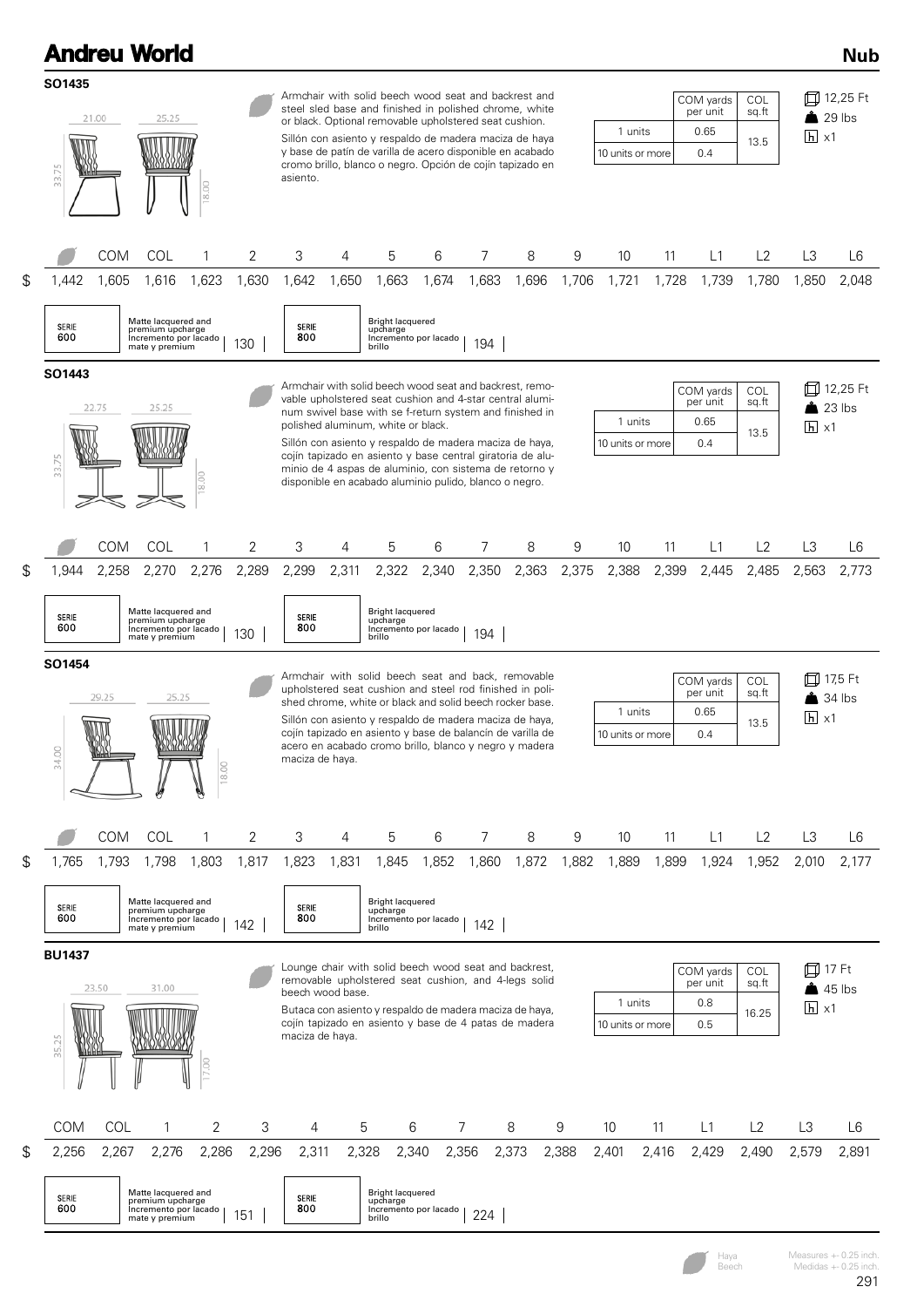|                                                                                                                                                                                                                                                                                                                                                         |                                                                                                                                                                                                                                                                                                                                                                                                                                                                                                                                            |              | <b>Andreu World</b>                                                                         |            |              |                                                                                                                                                                                                                                                                                                                                                                                    |                             |                                                           |              |            |                                     |                       |                                            |                                     |                                                              |                        | <b>Nub</b>                                 |  |
|---------------------------------------------------------------------------------------------------------------------------------------------------------------------------------------------------------------------------------------------------------------------------------------------------------------------------------------------------------|--------------------------------------------------------------------------------------------------------------------------------------------------------------------------------------------------------------------------------------------------------------------------------------------------------------------------------------------------------------------------------------------------------------------------------------------------------------------------------------------------------------------------------------------|--------------|---------------------------------------------------------------------------------------------|------------|--------------|------------------------------------------------------------------------------------------------------------------------------------------------------------------------------------------------------------------------------------------------------------------------------------------------------------------------------------------------------------------------------------|-----------------------------|-----------------------------------------------------------|--------------|------------|-------------------------------------|-----------------------|--------------------------------------------|-------------------------------------|--------------------------------------------------------------|------------------------|--------------------------------------------|--|
|                                                                                                                                                                                                                                                                                                                                                         | <b>BU1438</b><br>35.25                                                                                                                                                                                                                                                                                                                                                                                                                                                                                                                     | 23.50        | 31.00                                                                                       | 17.00      |              | Lounge chair with solid beech wood seat and backrest,<br>removable upholstered seat cushion and steel sled base<br>and finished in polished chrome, white or black.<br>Butaca con asiento y respaldo de madera maciza de haya,<br>cojín tapizado en asiento y base de patín de varilla de<br>acero disponible en acabado cromo brillo, blanco o negro.                             |                             |                                                           |              |            |                                     |                       | 1 units<br>10 units or more                |                                     | COM yards<br>COL<br>per unit<br>sq.ft<br>0.8<br>16.25<br>0.5 |                        | 口 20,5 Ft<br>$37$ lbs<br>$\overline{h}$ x1 |  |
| \$                                                                                                                                                                                                                                                                                                                                                      | <b>COM</b><br>2,129                                                                                                                                                                                                                                                                                                                                                                                                                                                                                                                        | COL<br>2,109 | 1<br>2,146                                                                                  | 2<br>2,160 | 3<br>2,172   | 4<br>2,193                                                                                                                                                                                                                                                                                                                                                                         | 5<br>2,213                  | 6<br>2,235                                                | 7<br>2,251   | 8<br>2,273 | 9<br>2,291                          | 10<br>2,313           | 11<br>2,330                                | L1<br>2,330                         | L2<br>2,418                                                  | L3<br>2,474            | L6<br>2,498                                |  |
|                                                                                                                                                                                                                                                                                                                                                         | <b>SERIE</b><br>600                                                                                                                                                                                                                                                                                                                                                                                                                                                                                                                        |              | Matte lacquered and<br>premium upcharge<br>Incremento por lacado<br>mate y premium          |            | 139          | <b>SERIE</b><br>800                                                                                                                                                                                                                                                                                                                                                                | upcharge<br>brillo          | <b>Bright lacquered</b><br>Incremento por lacado          | 206          |            |                                     |                       |                                            |                                     |                                                              |                        |                                            |  |
|                                                                                                                                                                                                                                                                                                                                                         | <b>BU1445</b><br>Lounge with solid beech wood seat and backrest, remo-<br>vable upholstered seat cushion and 4-star central alumi-<br>24.00<br>31.00<br>num swivel base with self-return system and finished in<br>1 units<br>polished aluminum, white or black.<br>Butaca con asiento y respaldo de madera maciza de haya,<br>10 units or more<br>cojín tapizado en asiento y base central giratoria de alu-<br>35.00<br>minio de 4 aspas de aluminio, con sistema de retorno y<br>disponible en acabado aluminio pulido, blanco o negro. |              |                                                                                             |            |              |                                                                                                                                                                                                                                                                                                                                                                                    |                             |                                                           |              |            | COM yards<br>per unit<br>0.8<br>0.5 | COL<br>sq.ft<br>16.25 | 口 20,5 Ft<br>$28$ lbs<br>$\overline{h}$ x1 |                                     |                                                              |                        |                                            |  |
|                                                                                                                                                                                                                                                                                                                                                         | <b>COM</b>                                                                                                                                                                                                                                                                                                                                                                                                                                                                                                                                 | COL          | 1                                                                                           | 2          | 3            | 4                                                                                                                                                                                                                                                                                                                                                                                  | 5                           | 6                                                         | 7            | 8          | 9                                   | 10                    | 11                                         | L1                                  | L2                                                           | L3                     | L6                                         |  |
| \$                                                                                                                                                                                                                                                                                                                                                      | 2,644<br>SERIE<br>600                                                                                                                                                                                                                                                                                                                                                                                                                                                                                                                      | 2,658        | 2,669<br>Matte lacquered and<br>premium upcharge<br>Incremento por lacado                   | 2,678      | 2,694<br>139 | 2,708<br>SERIE<br>800                                                                                                                                                                                                                                                                                                                                                              | 2,723<br>upcharge           | 2,740<br>Bright lacquered<br>Incremento por lacado        | 2,755<br>206 | 2,771      | 2,785                               | 2,803                 | 2,817                                      | 2,830                               | 3,010                                                        | 3,102                  | 3,342                                      |  |
|                                                                                                                                                                                                                                                                                                                                                         | <b>BU1455</b><br>35.00                                                                                                                                                                                                                                                                                                                                                                                                                                                                                                                     | 29.25        |                                                                                             | 31.00      |              | Lounge chair with solid beech seat and back, removable<br>upholstered seat cushion and steel rod finished in poli-<br>shed chrome, white or lack and solid beech rocker base.<br>Butaca con asiento y respaldo de madera maciza de haya,<br>cojín tapizado en asiento y base de balancín de varilla de<br>acero en acabado romo brillo, blanco y negro y madera<br>maciza de haya. |                             |                                                           |              |            |                                     |                       | 1 units<br>10 units or more                | COM yards<br>per unit<br>0.8<br>0.5 | COL<br>sq.ft<br>16.25                                        | 囗<br>$\overline{h}$ x1 | 23 Ft<br>$41$ lbs                          |  |
|                                                                                                                                                                                                                                                                                                                                                         | COM                                                                                                                                                                                                                                                                                                                                                                                                                                                                                                                                        | COL          | 1                                                                                           | 2          | 3            | 4                                                                                                                                                                                                                                                                                                                                                                                  | 5                           | 6                                                         | 7            | 8          | 9                                   | 10                    | 11                                         | L1                                  | L2                                                           | L <sub>3</sub>         | L <sub>6</sub>                             |  |
| 2,520<br>2,532<br>2,577<br>2,592<br>2,606<br>2,622<br>2,636<br>\$<br>2,499<br>2,510<br>2,546<br>2,559<br>2,654<br>2,672<br>2,682<br>2,740<br><b>Bright lacquered</b><br>Matte lacquered and<br>SERIE<br>SERIE<br>premium upcharge<br>upcharge<br>800<br>600<br>Incremento por lacado<br>Incremento por lacado<br>151<br>151<br>mate y premium<br>brillo |                                                                                                                                                                                                                                                                                                                                                                                                                                                                                                                                            |              |                                                                                             |            |              |                                                                                                                                                                                                                                                                                                                                                                                    |                             |                                                           | 2,953        | 3,199      |                                     |                       |                                            |                                     |                                                              |                        |                                            |  |
|                                                                                                                                                                                                                                                                                                                                                         | <b>BU1440</b><br>43.00                                                                                                                                                                                                                                                                                                                                                                                                                                                                                                                     | 28.00        | 33.75                                                                                       |            |              | Throne with solid beech wood seat and backrest, uphols-<br>tered removable seat pad and 4-legs solid beech wood<br>base.<br>Trono con asiento y respaldo de madera maciza de haya,<br>cojín tapizado en asiento y base de 4 patas de madera<br>maciza de haya.                                                                                                                     |                             |                                                           |              |            |                                     |                       | 1 units<br>10 units or more                | COM yards<br>per unit<br>0.8<br>0.5 | COL<br>sq.ft<br>16.25                                        | $\overline{h}$ x1      | 口 26,25 Ft<br>$40$ lbs                     |  |
|                                                                                                                                                                                                                                                                                                                                                         | COM                                                                                                                                                                                                                                                                                                                                                                                                                                                                                                                                        | COL          | 1                                                                                           | 2          | 3            | 4                                                                                                                                                                                                                                                                                                                                                                                  | 5                           | 6                                                         | 7            | 8          | 9                                   | 10                    | 11                                         | L1                                  | L2                                                           | L3                     | L6                                         |  |
| \$                                                                                                                                                                                                                                                                                                                                                      | 2,726<br>SERIE<br>600                                                                                                                                                                                                                                                                                                                                                                                                                                                                                                                      | 2,736        | 2,745<br>Matte lacquered and<br>premium upcharge<br>Incremento por lacado<br>mate y premium | 2,757      | 2,771<br>160 | 2,786<br>SERIE<br>800                                                                                                                                                                                                                                                                                                                                                              | 2,800<br>upcharge<br>brillo | 2,817<br><b>Bright lacquered</b><br>Incremento por lacado | 2,834<br>242 | 2,847      | 2,864                               | 2,881                 | 2,898                                      | 2,908                               | 3,086                                                        | 3,177                  | 3,423                                      |  |

292

Haya Beech

Measures +- 0.25 inch. Medidas +- 0.25 inch.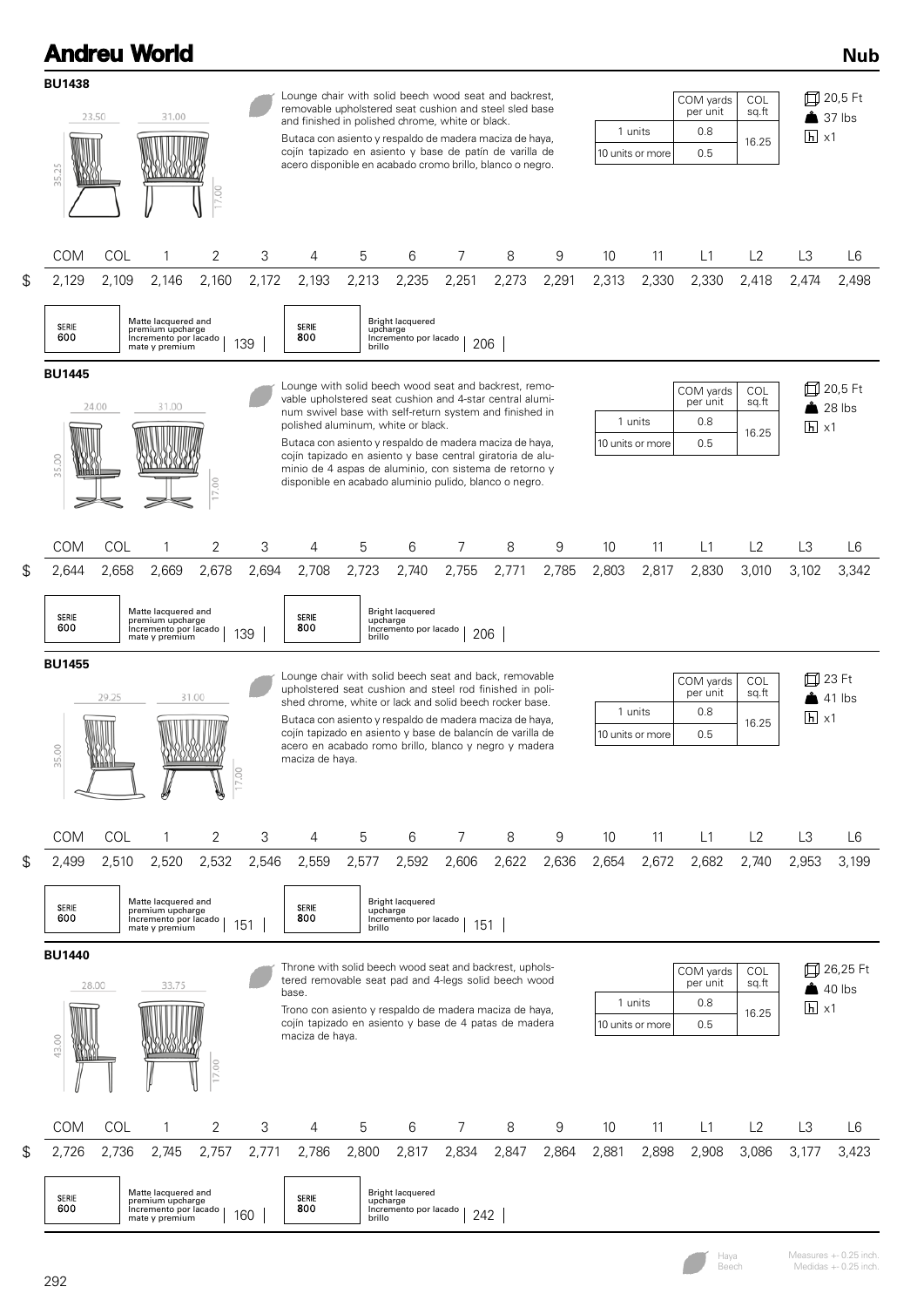|                                    |                                                                                                                                                                                                                                                                                                | <b>Andreu World</b>                                                                         |       |              |                                                                                                                                                                                                                                                                |                             |                                                           |       |              |       |       |                             |                                                 |                       |                                             | <b>Nub</b>                       |
|------------------------------------|------------------------------------------------------------------------------------------------------------------------------------------------------------------------------------------------------------------------------------------------------------------------------------------------|---------------------------------------------------------------------------------------------|-------|--------------|----------------------------------------------------------------------------------------------------------------------------------------------------------------------------------------------------------------------------------------------------------------|-----------------------------|-----------------------------------------------------------|-------|--------------|-------|-------|-----------------------------|-------------------------------------------------|-----------------------|---------------------------------------------|----------------------------------|
| <b>BC1441</b><br>24.25<br>35.00    |                                                                                                                                                                                                                                                                                                | 56.50                                                                                       | 7.00  |              | Bench with solid beech wood seat and backrest, fixed<br>upholstered seat pad and 4-legged solid beech wood<br>base.<br>Banco con asiento y respaldo de madera maciza de haya,<br>cojín tapizado fijo en asiento y base de 4 patas de madera<br>maciza de haya. |                             |                                                           |       |              |       |       | 1 units<br>10 units or more | COM yards<br>per unit<br>$\overline{2}$<br>1.55 | COL<br>sq.ft<br>37.75 | $\overline{h}$ x1                           | 口 33,75 Ft<br>$\triangle$ 49 lbs |
| COM                                | COL                                                                                                                                                                                                                                                                                            | 1                                                                                           | 2     | 3            | 4                                                                                                                                                                                                                                                              | 5                           | 6                                                         | 7     | 8            | 9     | 10    | 11                          | L1                                              | L2                    | L <sub>3</sub>                              | L6                               |
| \$<br>3,775<br><b>SERIE</b><br>600 | 3,822                                                                                                                                                                                                                                                                                          | 3,867<br>Matte lacquered and<br>premium upcharge<br>Incremento por lacado<br>mate y premium | 3,914 | 3,960<br>194 | 4,024<br>SERIE<br>800                                                                                                                                                                                                                                          | 4,086<br>upcharge<br>brillo | 4,149<br>Bright lacquered<br>Incremento por lacado        | 4,213 | 4,276<br>288 | 4,335 | 4,398 | 4,459                       | 4,516                                           | 4,743                 | 5,148                                       | 6,232                            |
| <b>BQ1452</b><br>W<br>43.00        | Barstool with solid beech seat and back, upholstered seat<br>20.00<br>18.25<br>pad and 4-legs solid beech wood base.<br>Banqueta alta con asiento y respaldo de madera maciza<br>5316317<br>de haya, cojín tapizado en asiento y base de 4 patas de<br>madera maciza de haya.<br>Ļ0<br>$-30.7$ |                                                                                             |       |              |                                                                                                                                                                                                                                                                |                             |                                                           |       |              |       |       | 1 units<br>10 units or more | COM yards<br>per unit<br>0.6<br>0.4             | COL<br>sq.ft<br>11    | fd 12,25 Ft<br>21 lbs<br>$h \times 1$       |                                  |
| COM                                | COL                                                                                                                                                                                                                                                                                            | $\mathbf{1}$                                                                                | 2     | 3            | 4                                                                                                                                                                                                                                                              | 5                           | 6                                                         | 7     | 8            | 9     | 10    | 11                          | L1                                              | L2                    | L <sub>3</sub>                              | L <sub>6</sub>                   |
| \$<br>1,609<br>SERIE<br>600        | 1,615                                                                                                                                                                                                                                                                                          | 1,621<br>Matte lacquered and<br>premium upcharge<br>Incremento por lacado<br>mate y premium | 1,629 | 1,635<br>126 | 1,647<br>SERIE<br>800                                                                                                                                                                                                                                          | 1,657<br>upcharge<br>brillo | 1,666<br><b>Bright lacquered</b><br>Incremento por lacado | 1,676 | 1,688<br>188 | 1,717 | 1,706 | 1,730                       | 1,742                                           | 1,776                 | 1,842                                       | 1,997                            |
| <b>BQ1453</b><br>W<br>38.25        | 16.25                                                                                                                                                                                                                                                                                          | 20.00<br>NSISISM<br><u>wojionow</u>                                                         | 26.00 |              | Counter stool with solid beech seat and back, upholste-<br>red seat pad and 4-legs solid beech wood base.<br>Banqueta baja con asiento y respaldo de madera maciza<br>de haya, cojín tapizado en asiento y base de 4 patas de<br>madera maciza de haya.        |                             |                                                           |       |              |       |       | 1 units<br>10 units or more | COM yards<br>per unit<br>0.6<br>0.4             | COL<br>sq.ft<br>11    | İΠ<br>$\overline{h}$ x1                     | 11 Ft<br>17 lbs                  |
| COM                                | COL                                                                                                                                                                                                                                                                                            | $\mathbf{1}$                                                                                | 2     | 3            | 4                                                                                                                                                                                                                                                              | 5                           | 6                                                         | 7     | 8            | 9     | 10    | 11                          | L1                                              | L2                    | L3                                          | L <sub>6</sub>                   |
| \$<br>1,609<br>SERIE<br>600        | 1,615                                                                                                                                                                                                                                                                                          | 1,621<br>Matte lacquered and<br>premium upcharge<br>Incremento por lacado<br>mate y premium | 1,629 | 1,635<br>126 | 1,647<br>SERIE<br>800                                                                                                                                                                                                                                          | 1,657<br>upcharge<br>brillo | 1,666<br><b>Bright lacquered</b><br>Incremento por lacado | 1,676 | 1,688<br>188 | 1,717 | 1,706 | 1,730                       | 1,742                                           | 1,776                 | 1,842                                       | 1,997                            |
| CJ1430<br>14.50<br>SO,<br>o,       |                                                                                                                                                                                                                                                                                                |                                                                                             |       |              | Loose cushion for chairs.<br>Cojín suelto para sillas.                                                                                                                                                                                                         |                             |                                                           |       |              |       |       | 1 units<br>10 units or more | COM yards<br>per unit<br>0.35<br>0.35           | COL<br>sq.ft<br>8.25  | 口 0,5 Ft<br>$\bullet$ 1 lbs<br>$h \times 1$ |                                  |
| COM                                | <b>COL</b>                                                                                                                                                                                                                                                                                     | $\mathbf{1}$                                                                                | 2     | 3            | 4                                                                                                                                                                                                                                                              | 5                           | 6                                                         | 7     | 8            | 9     | 10    | 11                          | L1                                              | L2                    | L3                                          | L6                               |
| \$<br>202                          | 206                                                                                                                                                                                                                                                                                            | 215                                                                                         | 224   | 232          | 242                                                                                                                                                                                                                                                            | 247                         | 260                                                       | 271   | 279          | 292   | 301   | 309                         | 318                                             | 353                   | 419                                         | 593                              |

Haya Beech

Measures +- 0.25 inch. Medidas +- 0.25 inch.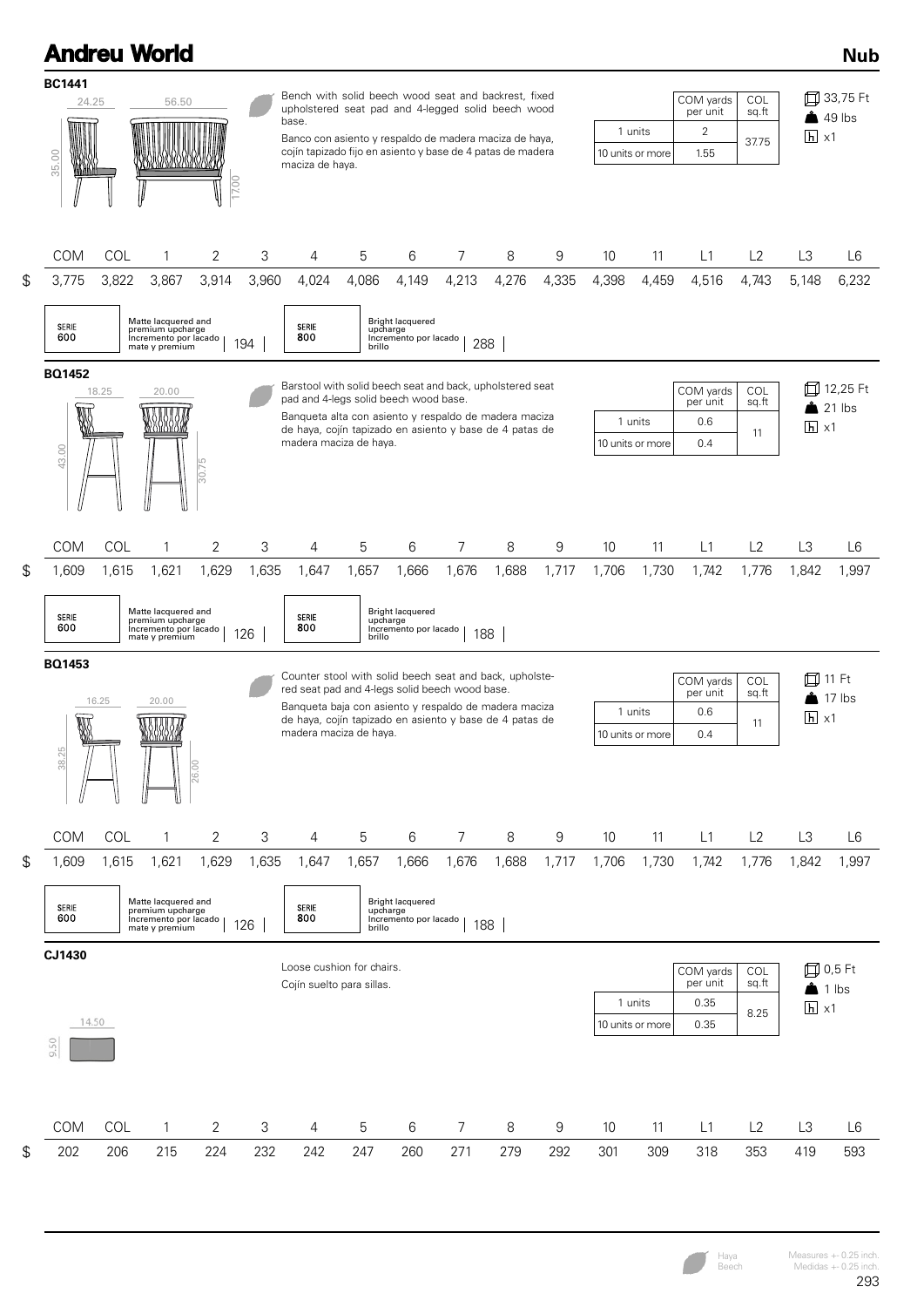#### **Andreu World Nub CJ1428** Loose cushion for armchairs. 0,5 Ft COM yards per unit COL sq.ft Cojín suelto para sillones.  $\triangle$  1 lbs 1 units 0.35 8.25  $\Box$  X1 19.00 10 units or more 0.35 10.25 COM COL 1 2 3 4 5 6 7 8 9 10 11 L1 L2 L3 L6 \$ 187 191 199 207 215 224 238 245 254 264 278 283 296 305 342 406 584

| CJ1429                          |       |     |     |     | Loose cushion for lounge chairs.<br>Cojín suelto para butacas. |     |     | 1 units | COM yards<br>per unit<br>0.45 | COL<br>sq.ft | <b>□ 0,5 Ft</b><br>$\triangle$ 1 lbs<br>$\overline{h}$ x1 |     |      |      |     |                |
|---------------------------------|-------|-----|-----|-----|----------------------------------------------------------------|-----|-----|---------|-------------------------------|--------------|-----------------------------------------------------------|-----|------|------|-----|----------------|
| OO.<br>$\overline{ }$<br>$\sim$ | 20.50 |     |     |     |                                                                |     |     |         |                               |              | 10 units or more                                          |     | 0.45 | 8.25 |     |                |
| <b>COM</b>                      | COL   |     | 2   | 3   | 4                                                              | 5   | 6   | 7       | 8                             | 9            | 10                                                        | 11  | L1   | L2   | L3  | L <sub>6</sub> |
| \$<br>198                       | 207   | 215 | 222 | 232 | 247                                                            | 258 | 273 | 284     | 295                           | 312          | 323                                                       | 335 | 345  | 392  | 472 | 688            |

| <b>Glides for sled bases/cantilever.</b><br>Use/Uso                 | Reference/Referencia | Tacos para bases de patín/cantilever.<br><b>Material/Material</b> | <b>Price/Precio</b> |                                       | The indicated price is<br>for glides placed on<br>chairs. To order loose<br>parts, please ask to                                                                                        |
|---------------------------------------------------------------------|----------------------|-------------------------------------------------------------------|---------------------|---------------------------------------|-----------------------------------------------------------------------------------------------------------------------------------------------------------------------------------------|
| Hard floors.<br>Suelos duros.                                       | <b>TS0531</b>        | Plastic (PE).<br>Plástico (PE).                                   | 0\$                 | Standard.<br>Estándar.                | our Sales Department.<br>El precio indicado en<br>Tarifa es para tacos<br>colocados en las<br>sillas. Para pedidos<br>de tacos sueltos de<br>repuesto, consultar<br>con el Departamento |
| Wooden and<br>delicated floors.<br>Suelos de madera y<br>delicados. | <b>TS0538</b>        | Plastic (PE) with felt.<br>Plástico (PE) con fieltro.             | 12 <sup>5</sup>     | Set of 4 glides.<br>Juego de 4 tacos. | Comercial.                                                                                                                                                                              |
| Mats/carpet floors.<br>Suelos de moqueta/<br>alfombra.              | <b>TS0537</b>        | No glide.<br>Sin taco.                                            | 0\$                 |                                       |                                                                                                                                                                                         |

Haya Beech